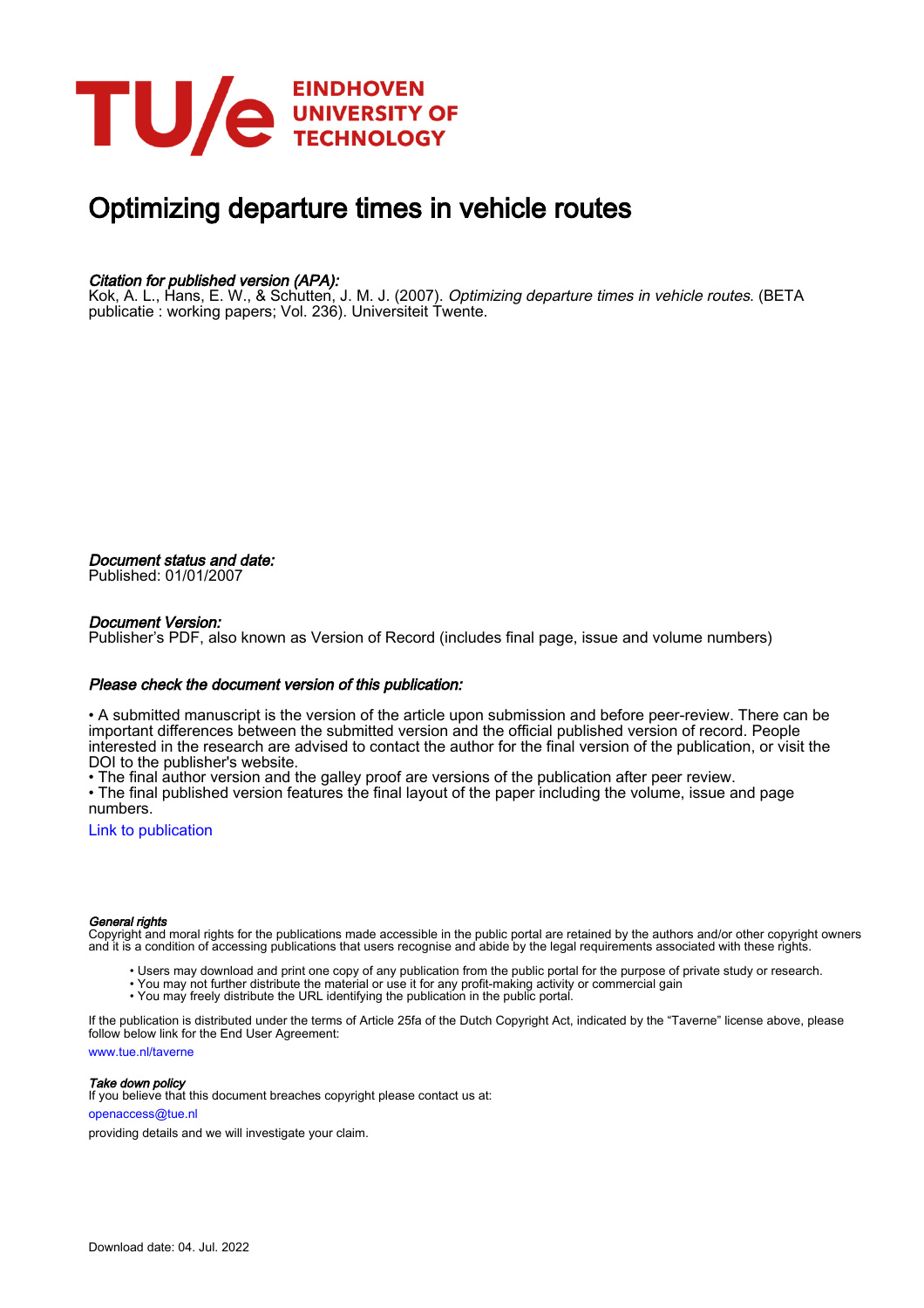## Optimizing departure times in vehicle routes

A.L. Kok <sup>∗</sup> , E.W. Hans, J.M.J. Schutten

Operational Methods for Production and Logistics, University of Twente, P.O. Box 217, 7500AE, Enschede, Netherlands

#### Abstract

Most solution methods for the vehicle routing problem with time windows (VRPTW) develop routes from the earliest feasible departure time. However, in practice, temporal traffic congestions make that such solutions are not optimal with respect to minimizing the total duty time. Furthermore, VRPTW solutions do not account for complex driving hours regulations, which severely restrict the daily travel time available for a truck driver. To deal with these problems, we consider the vehicle departure time optimization (VDO) problem as a post-processing step of solving a VRPTW. We propose an ILPformulation that minimizes the total duty time. The obtained solutions are feasible with respect to driving hours regulations and they account for temporal traffic congestions by modeling time-dependent travel times. For the latter, we assume a piecewise constant speed function. Computational experiments show that problem instances of realistic sizes can be solved to optimality within practical computation times. Furthermore, duty time reductions of 8 percent can be achieved. Finally, the results show that ignoring time-dependent travel times and driving hours regulations during the development of vehicle routes leads to many infeasible vehicle routes. Therefore, vehicle routing methods should account for these real-life restrictions.

Keywords: Time-dependent travel times; Driving hours regulations; Duty times; Vehicle scheduling; ILP-formulation

<sup>∗</sup>Corresponding author. Tel.: +31 53 489 4164; fax: +31 53 489 2159 E-mail adresses: a.l.kok@utwente.nl, e.w.hans@utwente.nl, j.m.j.schutten@utwente.nl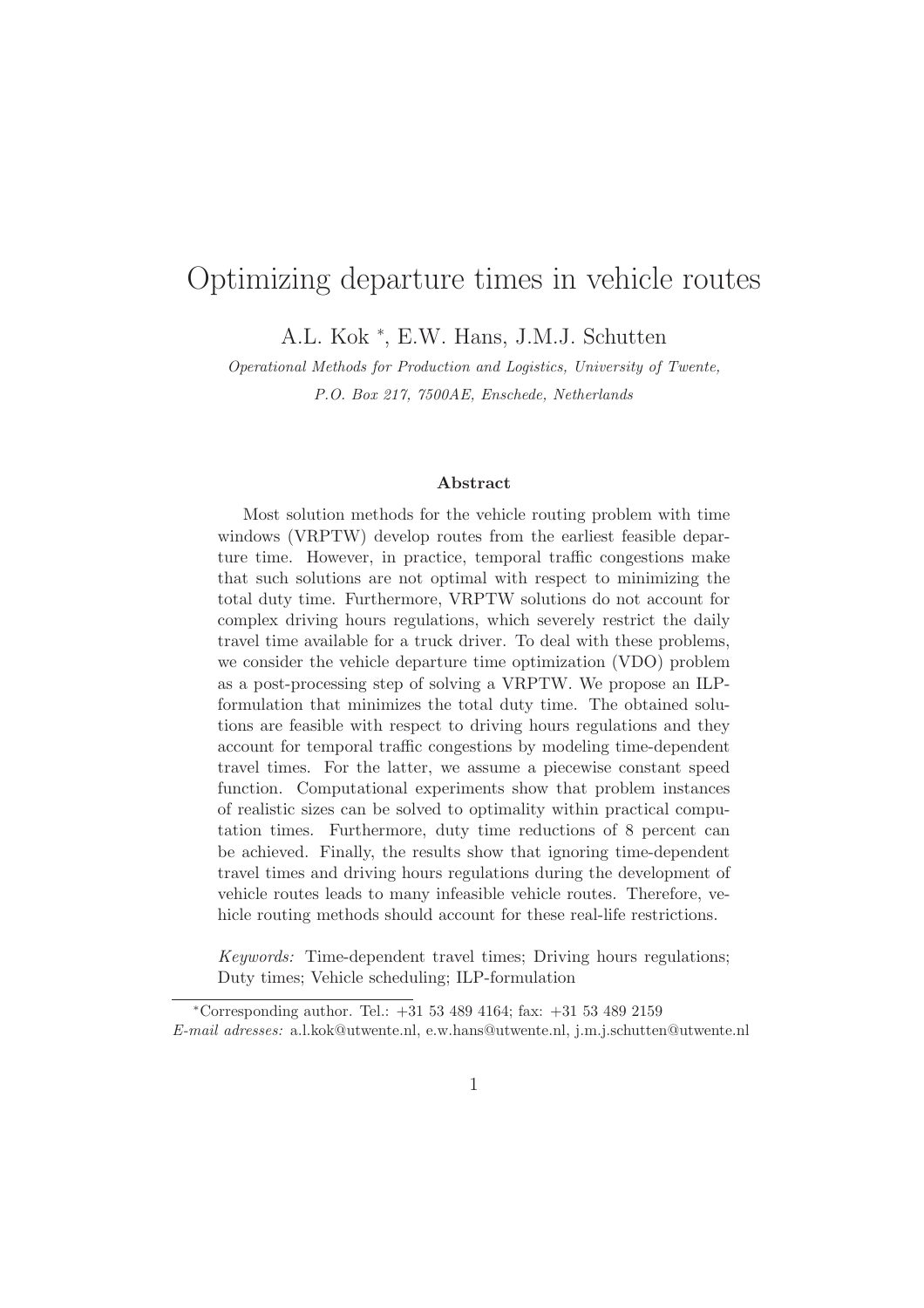## 1 Introduction

The VRP, which concerns the scheduling and routing of a homogeneous vehicle fleet among a set of customers, has been widely discussed in the literature (Toth and Vigo (2002) present an extensive overview of the VRP and solution methods). However, two real-life restrictions have hardly been discussed, namely temporary traffic congestions and driving hours regulations. This paper addresses a variant of the vehicle routing problem with time windows (VRPTW) in which these real-life conditions are incorporated.

Traffic congestions form a major problem for businesses such as logistical service providers and distribution firms. Due to temporary traffic congestions, vehicles arrive too late at customers and driving hours regulations are violated. In practice, travel times do not only depend on distance, but also on the time of departure. For this purpose, Malandraki and Daskin (1992) introduces the time dependent vehicle routing problem (TDVRP). Furthermore, Hill and Benton (1992), Ichoua et al. (2003), Fleischmann et al. (2004), Haghani and Jung (2005) propose travel time models and algorithms for the TDVRP.

Driving hours regulations severely restrict the set of feasible vehicle routes in a VRP. These regulations impose restrictions on the total daily travel time available for a truck driver, as well as requirements on the scheduling of (lunch-)breaks during the day. The only papers we are aware of in which driving hours regulations are considered are Xu et al. (2003) and Archetti and Savelsbergh (2007). Archetti and Savelsbergh develop a polynomial time algorithm for the problem of finding a feasible driver schedule, after it has been decided which customers the driver has to serve and in which order. However, they do not account for time-dependent travel times. Furthermore, their algorithm is capable of handling driving hours regulations concerning night's rest, but they do not account for complex driving hours regulations regarding the scheduling of (lunch-)breaks during the day.

Since travel times depend on the times of departure, and the amount of driving and duty time available to a truck driver is limited by driving hours regulations, the feasibility of a route depends on the chosen departure times. Furthermore, the costs of a truck driver depend on the total time the truck driver is on duty, i.e., the difference between his departure time and return time at the depot. Therefore, it is profitable to minimize a truck driver's duty time by departure time optimization. Minimizing the duty times also minimizes the total time a vehicle is in use, which is of high value for logistical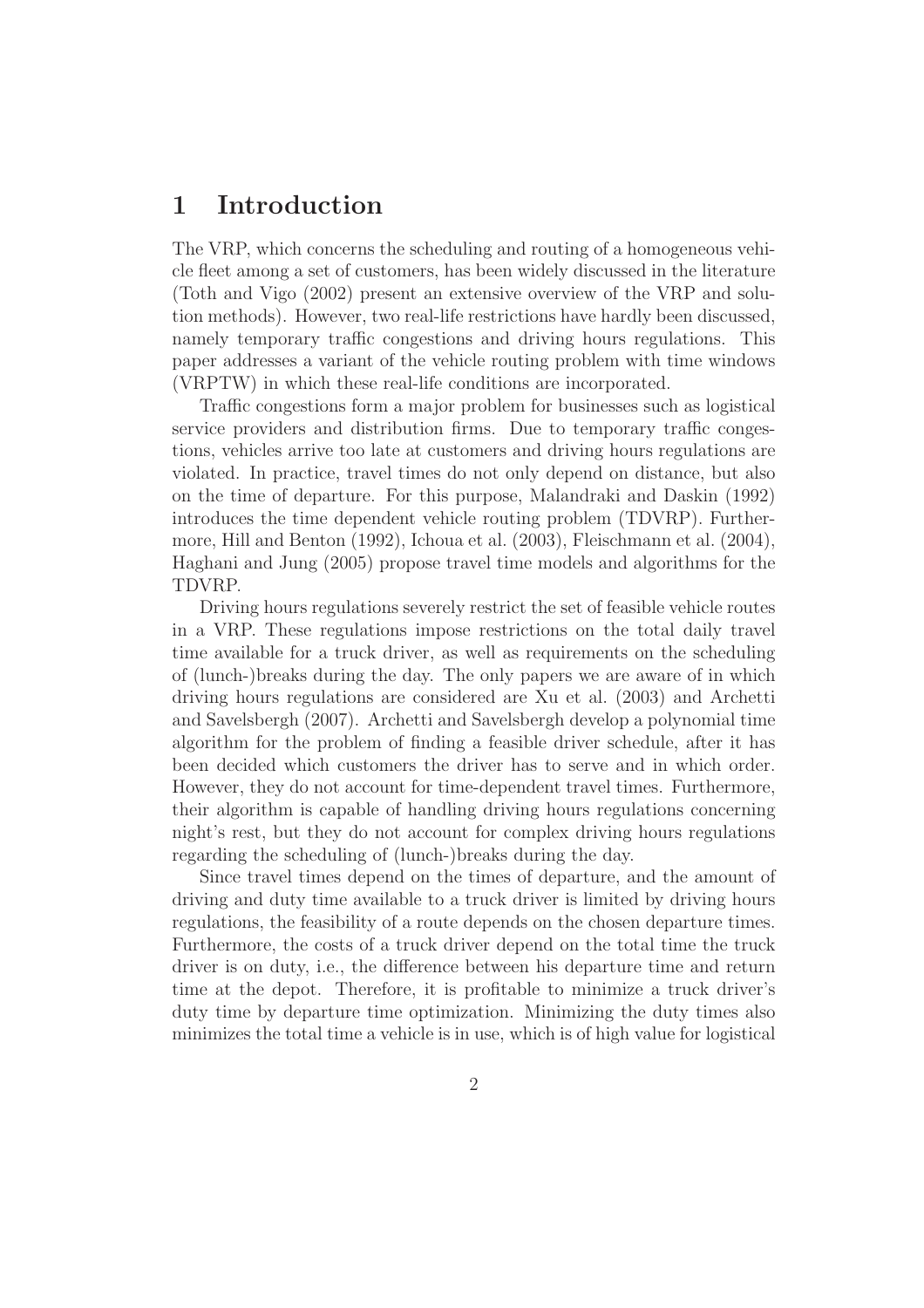service providers and distribution firms. The only paper we are aware of that considers minimizing route duration as objective is of Savelsbergh (1992).

To the best of our knowledge, this is the first paper which addresses the vehicle departure time optimization problem (VDO). Since a change of departure time at one customer results in different departure times at its succeeding customers, it is computationally expensive to incorporate departure time optimization within sophisticated solution methods for the VRP, like local search methods. Therefore, we approach the VDO as a post-processing step of a VRPTW. Consequently, the input of the VDO is a vehicle route in which a set of customers has to be visited in the given order. In practice, the VDO is solved as a post-processing step of a VRP. The Dutch company ORTEC, a key-player in the vehicle routing systems market, also suggested us to approach the VDO as such.

This paper is organized as follows. In Section 2, we formally introduce the VDO. Next, in Section 3, we propose an ILP-formulation for the VDO and discuss the modeling of the time-dependent travel times in the ILPformulation. We test the ILP-formulation in Section 4 on problem instances of realistic sizes. In Section 5, we show that our approach is flexible with respect to several practical extensions and Section 6 concludes the paper.

## 2 Problem Description VDO

Since we approach the VDO as a post-processing step of a VRPTW, the input of the problem is a set of customers  $i = 0, ..., n + 1$ , which need to be serviced in this order. For simplicity, we assume that all customers have to be serviced on one day. In Section 5, we show that our ILP-formulation can easily be extended to multi-day planning.

Each customer *i* has given a time window  $[e_i, l_i]$  in which its service has to start. The service time of each customer is given by  $s_i$ . The travel time between two successive customers i and  $i+1$  is given by  $c_i(X_i^d)$ , where  $X_i^d$  is the chosen departure time from customer  $i$ . The chosen departure times at the customers are restricted by driving hours regulations.

Since driving hours regulations are country dependent, it might be hard to propose a general formulation covering the driving hours regulations of each country in the world. Since the European driving hours regulations (2006) are more restrictive than the North-American ones (Hours-Of-Service Regulations; 2005), we base our formulation on the European driving hours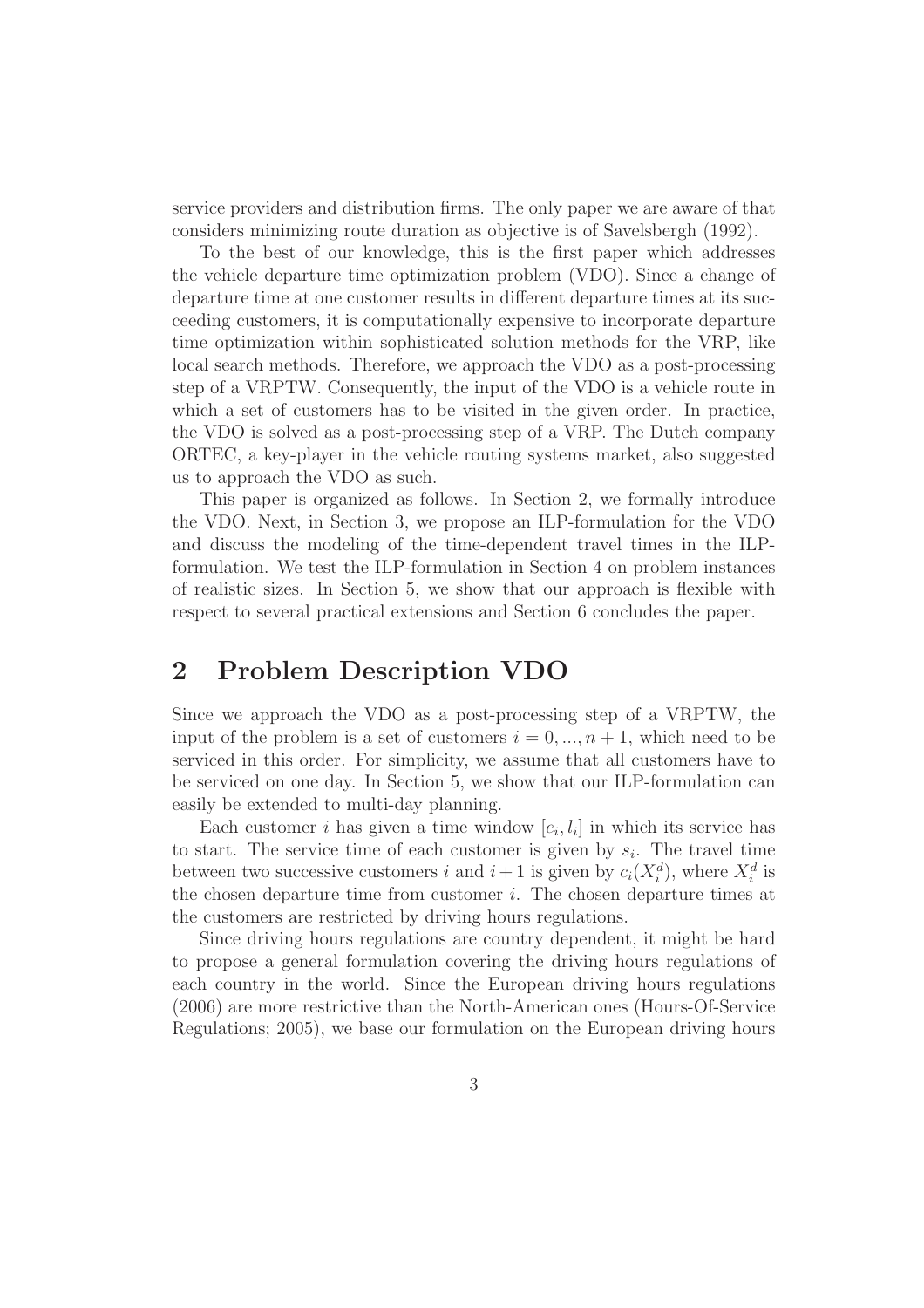regulations. These regulations consist of four components:

- 1. A truck driver is not allowed to drive more than 9 hours  $(t_{max})$  on a day.
- 2. After driving at most 4.5 hours  $(b_{cp})$  (we call such a period a break checking period), the truck driver must take a break of at least 0.5 hours  $(b_{min}^1)$ . If this break is smaller than 0.75 hours  $(b_{total})$ , then an additional break of at least 0.25 hours  $(b_{min}^2)$  must be taken, anywhere during the break checking period. Each time a break checking period ends, a new break checking period is initiated. We call a break of at least  $b_{min}^1$  ( $b_{min}^2$ ) hours a break of type 1 (2). Therefore, each type 1 break is also a type 2 break.
- 3. The driving hours regulations do not allow to consider service time at customers as break time. Therefore, if a truck driver takes a break at a customer, he can do that before or after servicing the customer, or both. However, each waiting period before and after servicing a customer should be checked separately whether it can be considered a break of type 1 and/or 2.
- 4. A truck driver is not allowed to be on duty for more than 13 hours  $(d_{max}).$

In practice, breaks are usually scheduled at customers. However, there are exceptions, especially in long distance (international) transports, where breaks are also scheduled at parking lots along the routes. For simplicity, we assume that breaks can only be taken at customers. In Section 5, we show how our ILP-formulation can be extended to the case where breaks can also be scheduled at parking lots.

## 3 ILP-formulation for the VDO

Since breaks can be taken both before and after servicing a customer, we have to decide for every customer  $i$  at what time service starts and at what time the vehicle leaves the customer. Therefore, we introduce the variables  $X_i^s$  and  $X_i^d$  to indicate the start time of service at customer i and the departure time from customer *i*, respectively. In addition, we introduce the variables  $W_i^s$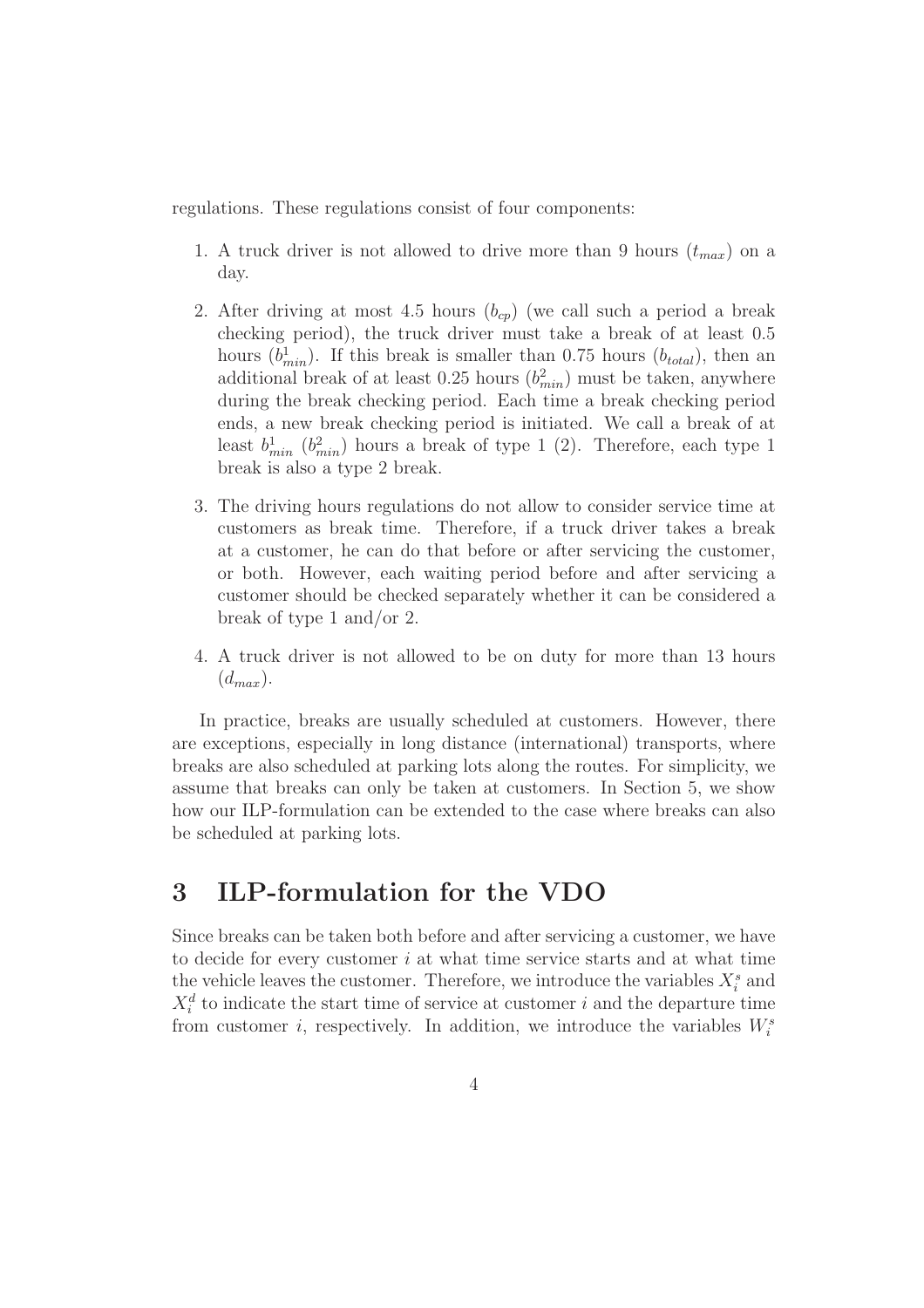and  $W_i^d$  to indicate the waiting time of the vehicle before and after servicing customer i.

There are two types of breaks, namely breaks of at least  $b_{min}^1$  hours and breaks of at least  $b_{min}^2$  hours. Therefore, we introduce the variables  $B_i^{p,l}$  $i^{p,\iota}$ , indicating the break time at customer  $i = 1, ..., n$ , before  $(p = s)$  or after  $(p = d)$  servicing the customer, and of type  $l = 1, 2$ . To check whether a waiting time can be considered a break, we also introduce binary variables  $Y_i^{p,l}$ <sup>p,l</sup>. If a realization of  $W_i^p$  does not exceed  $b_{min}^l$ , then the corresponding variables  $Y_i^{p,l}$  $E_i^{p,l}$  and  $B_i^{p,l}$  $i^{p,l}$  are set to zero. Otherwise, the corresponding variable  $B_i^{p,l}$  $i^{p,l}$  takes the value of  $W_i^p$  $i^p$ .

Finally, to ensure that enough breaks are taken during and at the end of each break checking period, we introduce binary variables  $V_{ii}$   $(j > i)$ . If a break checking period starts at customer i and ends at customer j, then  $V_{ij}$ is set to 1. In that case, the break time at customer j must be at least  $b_{min}^1$ , and the total break time at customers  $k (i < k \leq j)$  must be at least  $b_{total}$ . This results in the following ILP-formulation:

$$
\text{Min } X_{n+1}^s - X_0^d \tag{1}
$$

$$
X_i^s = X_{i-1}^d + c_{i-1}(X_{i-1}^d) + W_i^s \quad (\forall i = 1, ..., n+1)
$$
 (2)

$$
X_i^d = X_i^s + s_i + W_i^d \quad (\forall i = 0, ..., n)
$$
\n(3)

$$
X_i^s \ge e_i \quad (\forall i = 0, ..., n+1)
$$
\n
$$
(4)
$$

$$
X_i^s \le l_i \quad (\forall i = 0, ..., n+1)
$$
\n
$$
(5)
$$

$$
W_i^p \ge b_{\min}^l Y_i^{p,l} \quad (\forall i = 1, ..., n, l = 1, 2, p = s, d)
$$
 (6)

$$
B_i^{p,l} \le M Y_i^{p,l} \qquad (\forall i = 1, ..., n, l = 1, 2, p = s, d)
$$
\n<sup>(7)</sup>

$$
B_i^{p,l} \le W_i^p \quad (\forall i = 1, ..., n, l = 1, 2, p = s, d)
$$
\n(8)

$$
\sum_{k=0}^{j} c_k(X_k^d) \le b_{cp} + M \sum_{k=1}^{j} V_{0k} \qquad (\forall j = 1, ..., n)
$$
\n(9)

$$
\sum_{k=i}^{j} c_k(X_k^d) \le b_{cp} + M\left(\sum_{k=i+1}^{j} V_{ik} + 1 - \sum_{k=0}^{i-1} V_{ki}\right)
$$
\n
$$
(\forall i = 1, ..., n-1, j = i+1, ..., n)
$$
\n(10)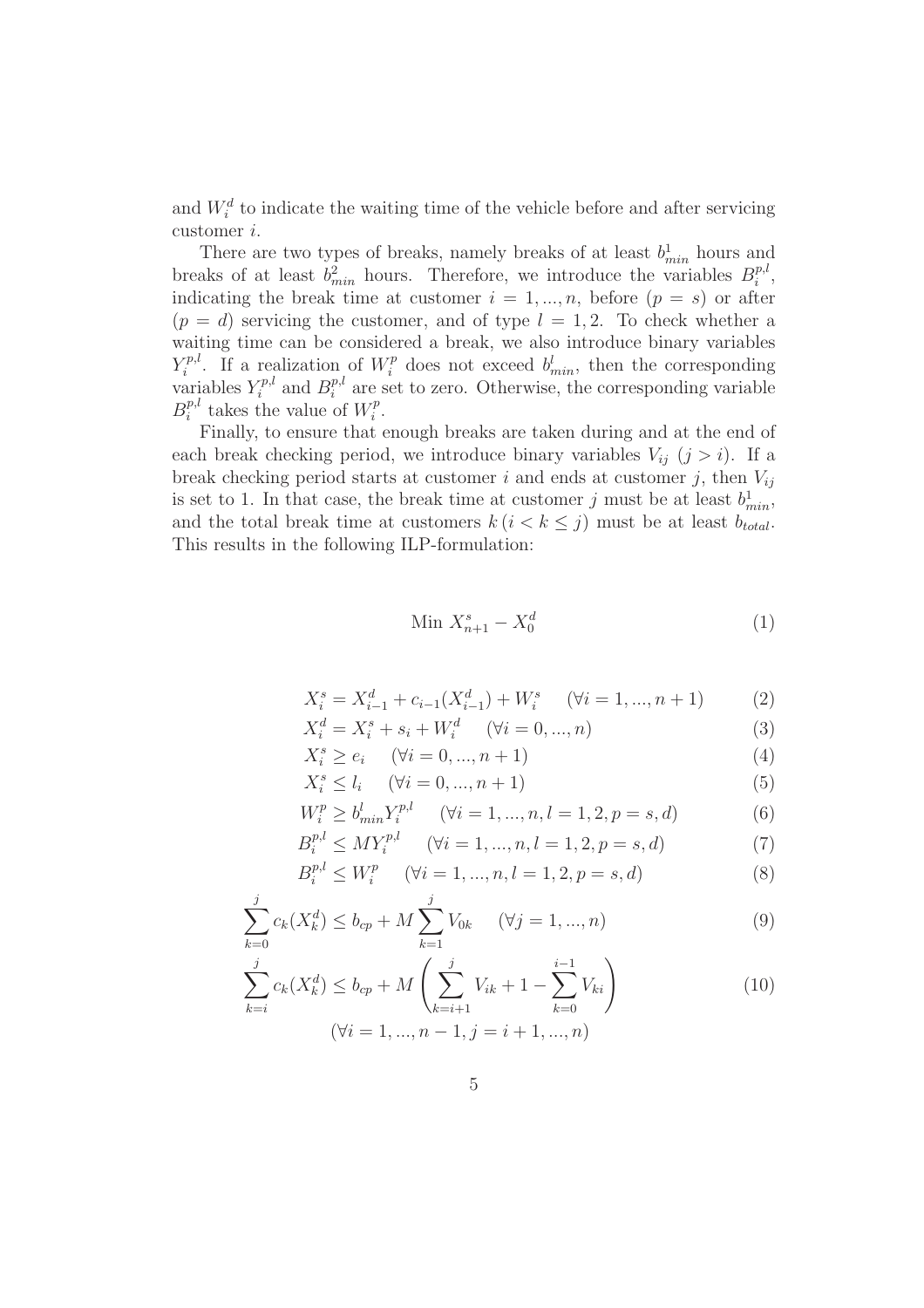$$
\sum_{j=1}^{n} V_{0j} \le 1
$$
\n(11)

$$
\sum_{i=i+1}^{n} V_{ij} \le \sum_{k=0}^{i-1} V_{ki} \quad \forall i = 1, ..., n-1
$$
\n(12)

$$
B_j^{s,1} + B_j^{d,1} \ge b_{\min}^1 V_{ij} \quad (\forall i = 0, ..., n-1, j = i+1, ..., n) \quad (13)
$$

$$
\sum_{k=i+1}^{j} \left( B_k^{s,2} + B_k^{d,2} \right) \ge b_{total} V_{ij} \quad (\forall i = 0, ..., n-1, j = i+1, ..., n) \quad (14)
$$

 $\int$ 

$$
\sum_{k=0}^{n} c_k(X_k^d) \le t_{max} \tag{15}
$$

All variables  $> 0$  (16)

$$
Y_i^{p,l} \in \{0, 1\} \qquad (\forall i = 1, ..., n, l = 1, 2, p = s, d)
$$
 (17)

$$
V_{ij} \in \{0, 1\} \qquad (\forall i = 0, ..., n - 1, j = i + 1, ..., n) \tag{18}
$$

The objective is to minimize a truck driver's duty time. Constraints (2) and (3) define the start service time at and the departure time from each customer. Constraints (4) and (5) ensure that service starts in the given time window. Constraints (6) check whether a waiting period is enough to be considered a break. If not, then  $Y_i^{p,l}$  $i^{p,\iota}$  is set to zero and Constraints (7) become tight. Constraints (8) ensure that the break time will never exceed the waiting time. Constraints (9) ensure that the first break checking period does not exceed  $b_{cp}$ . If the total driving time between customers 0 and  $j+1$  exceeds  $b_{cp}$   $\left(\sum_{k=0}^{j} c_k (X_k^d) > b_{cp}\right)$ , then the first break checking period must end at a customer  $k, 0 \lt k \lt j+1 \left( \sum_{k=1}^j V_{0k} = 1 \right)$ . Constraints (10) ensure that the succeeding break checking periods end in time. If a break checking period starts at customer  $i\left(\sum_{k=0}^{i-1}V_{ki}=1\right)$  and the total driving time between customers i and  $j+1$  exceeds  $b_{cp} \left( \sum_{k=i}^{j} c_k (X_k^d) > b_{cp} \right)$ , then this break checking period must end at a customer  $k, i \leq k \leq j+1$  $1\left(\sum_{k=i+1}^j V_{ik}=1\right)$ . Constraints (11) ensure that the first break checking period ends at most once and Constraints (12) ensure that each succeeding break checking period ends at most once. Constraints (13) ensure that a break of at least  $b_{min}^1$  hours is taken at a customer at which a break checking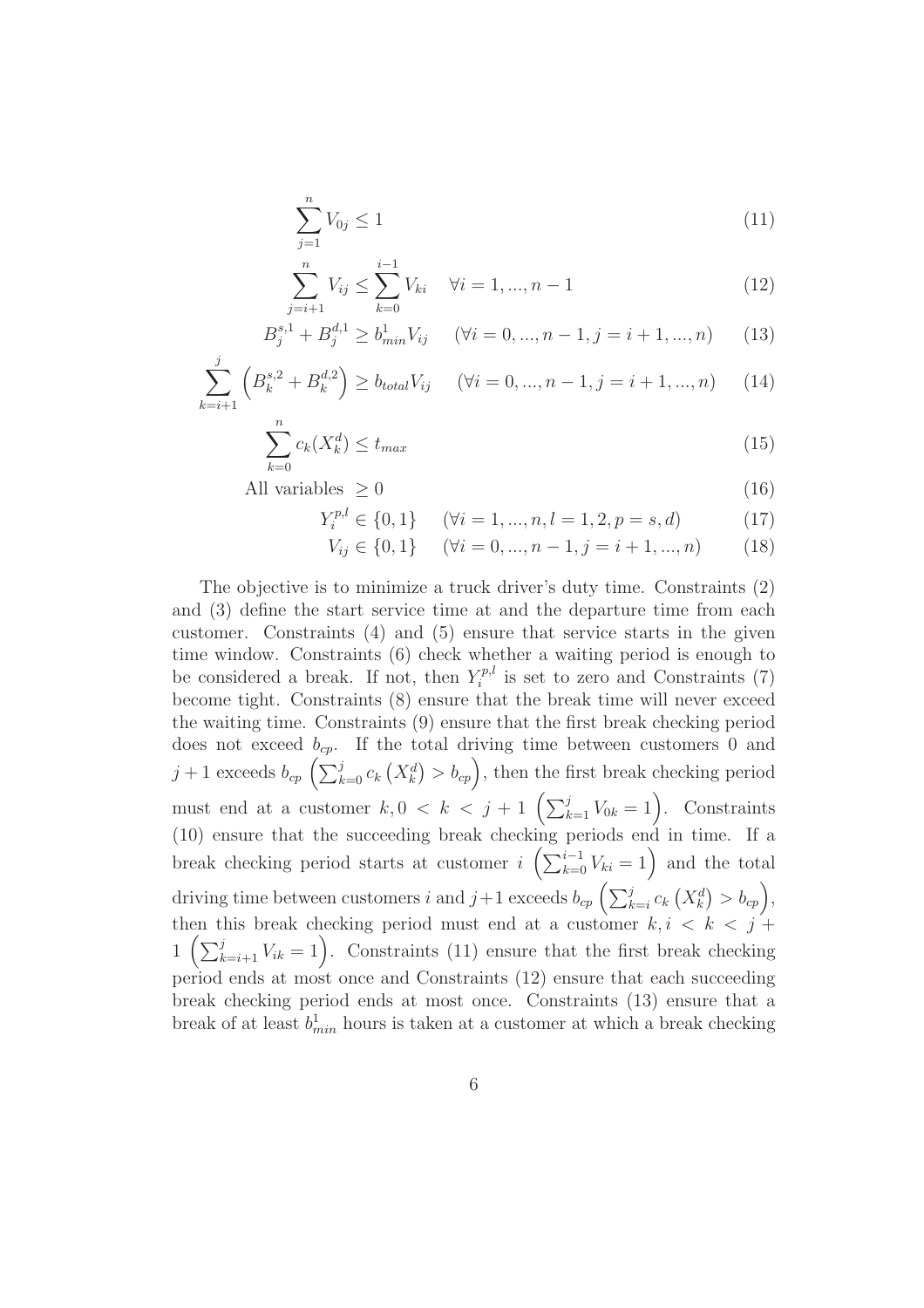period ends and Constraints (14) ensure that in each break checking period the total break time is at least  $b_{total}$ . Finally, Constraint (15) ensures that the total driving time does not exceed  $t_{max}$ . Note that the parameter M used in the model does not need to be very large,  $M = l_{n+1} - e_0$  is sufficient.

So far, we have modeled the travel time function as a function that depends on the time of departure. However, the ILP-formulation is only valid if this travel time function is linear. In Section 3.1, we model the timedependent travel times as a linear travel time function, and write it in ILPform.

#### 3.1 Travel time modeling

Several ways of modeling the time-dependent travel times have been proposed in the literature. Malandraki and Daskin (1992) propose a travel time step function. A disadvantage of this approach is that the non-passing property is not satisfied, i.e., if vehicles A and B traverse the same link in the network, and vehicle B departs later than vehicle A, but with a smaller travel time, then vehicle B could arrive earlier than vehicle A. Haghani and Jung (2005) propose a continuous travel time function in which the slope is always greater than -1. In that case, departing later can never result in an earlier arrival. The disadvantage of an arbitrary continuous travel time function is that it does not need to be linear. Therefore, we choose to follow the approach of Ichoua et al. (2003), who propose a travel speed step function for each link in the network. This approach results in a piecewise linear travel time function. Since two vehicles traversing the same link will drive the same speed at any moment of time, the non-passing property is satisfied. Figure 1 shows an example of a speed function; Figure 2 presents the resulting travel time function.



Figure 1: Speed function

Figure 2: Travel time function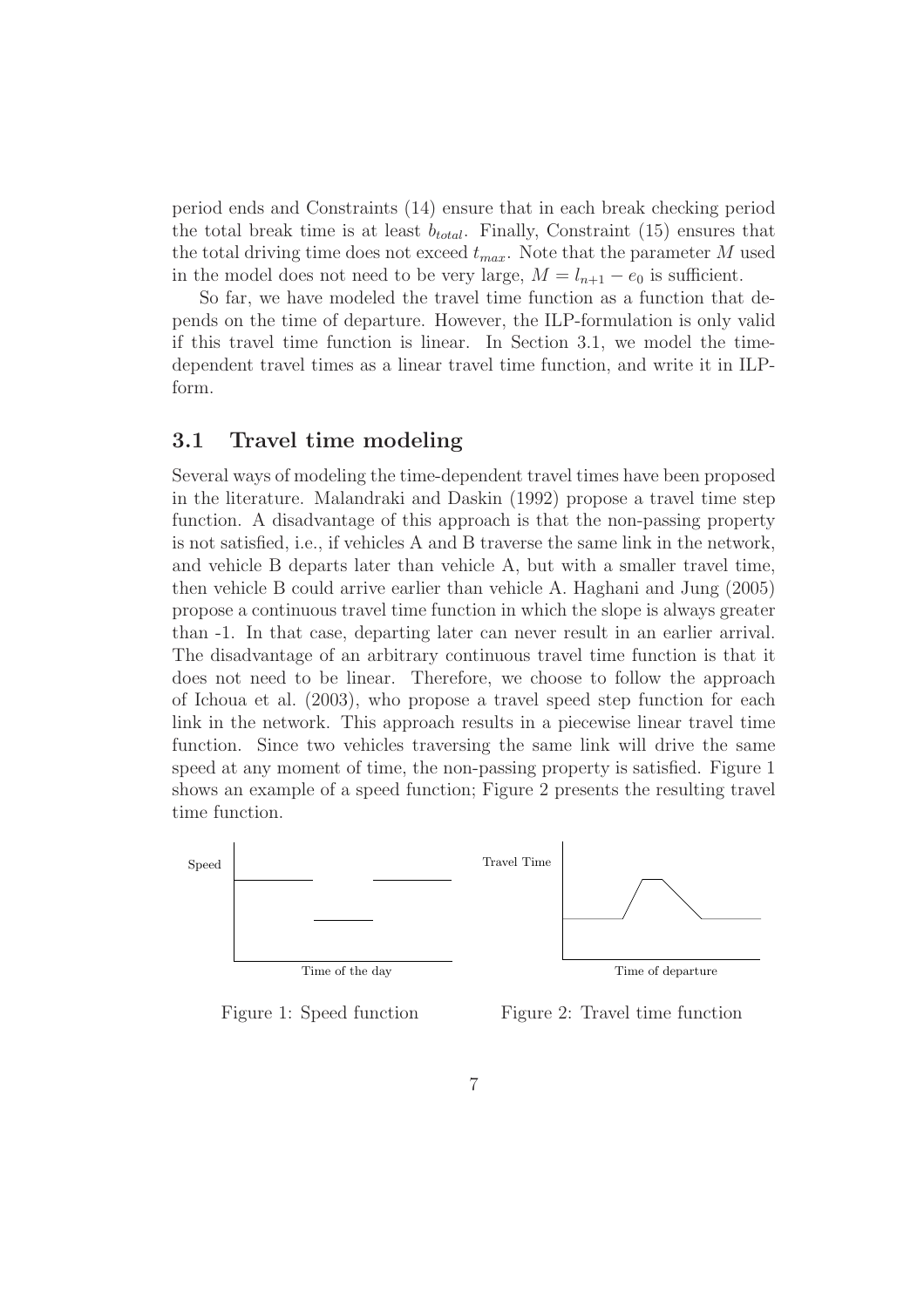Since the travel time function is piecewise linear, we can write it as  $m_i$ different functions  $a_{i,r} + b_{i,r} (X_i^d - g_{i,r})$ , where  $g_{i,r}$ ,  $r = 1, ..., m_i$ , indicates the times at which the slope of the travel time function changes. Furthermore,  $a_{i,r}$  is the travel time at time  $g_{i,r}$  and  $b_{i,r}$  is the slope of the  $r^{th}$  linear function. To determine in which interval  $[g_{i,r}, g_{i,r+1}]$  the chosen departure time  $X_i^d$  falls, we introduce binary variables  $U_{i,r}$  which take value one only if  $g_{i,r} \leq X_i^d \leq$  $g_{i,r+1}$ . Next, we introduce variables  $X_{i,r}^d$  which take the value of  $X_i^d$  if the corresponding variable  $U_{i,r}$  is one, and zero otherwise. By replacing the function  $c_i(X_i^d)$  by the variable  $C_i$  we derive the following ILP-formulation to determine the travel time for departure time  $X_i^d$ :

$$
\sum_{r=1}^{m_i} U_{i,r} = 1 \qquad \qquad \forall i = 0, ..., n \qquad (19)
$$

$$
g_{i,r}U_{i,r} \le X_{i,r}^d \qquad \forall i = 0,..., n, r = 1,..., m_i
$$
\n(20)

$$
g_{i,r+1}U_{i,r} \ge X_{i,r}^d \qquad \forall i = 0,..., n, r = 1,..., m_i
$$
\n(21)

$$
\sum_{r=1}^{m_i} X_{i,r}^d = X_i^d \qquad \forall i = 0, ..., n \qquad (22)
$$
\n
$$
C_i > a_i + b_i \quad (X^d - a_i) + M(I_i^T - 1) \quad \forall i = 0, \quad n, r = 1, \quad m.
$$

$$
C_i \ge a_{i,r} + b_{i,r} \left( X_i^d - g_{i,r} \right) + M \left( U_{i,r} - 1 \right) \quad \forall i = 0, ..., n, r = 1, ..., m_i
$$
\n(23)

Constraints (19) ensure that exactly one  $U_{i,r}$  takes value one. The  $U_{i,r}$ with value one and the Constraints  $(20)$  and  $(21)$  force the corresponding variable  $X_{i,r}^d$  to be in the interval  $[g_{i,r}, g_{i,r+1}]$ , and all other variables  $X_{i,r}^d$  to be zero. Constraints (22) force the only non-zero  $X_{i,r}^d$  to equal  $X_i^d$ , and therefore  $U_{i,r}$  can only take value one, if  $g_{i,r} \leq X_i^d \leq g_{i,r+1}$ . Finally, Constraints (23) are only tight if  $U_{i,r}$  equals one, i.e., if  $g_{i,r} \leq X_i^d \leq g_{i,r+1}$ , which result in the required travel time functions.

#### 4 Computational Experiments

We test the VDO on a selection of the 100-customer problem instances developed by Solomon (1987). We use those problem instances for which best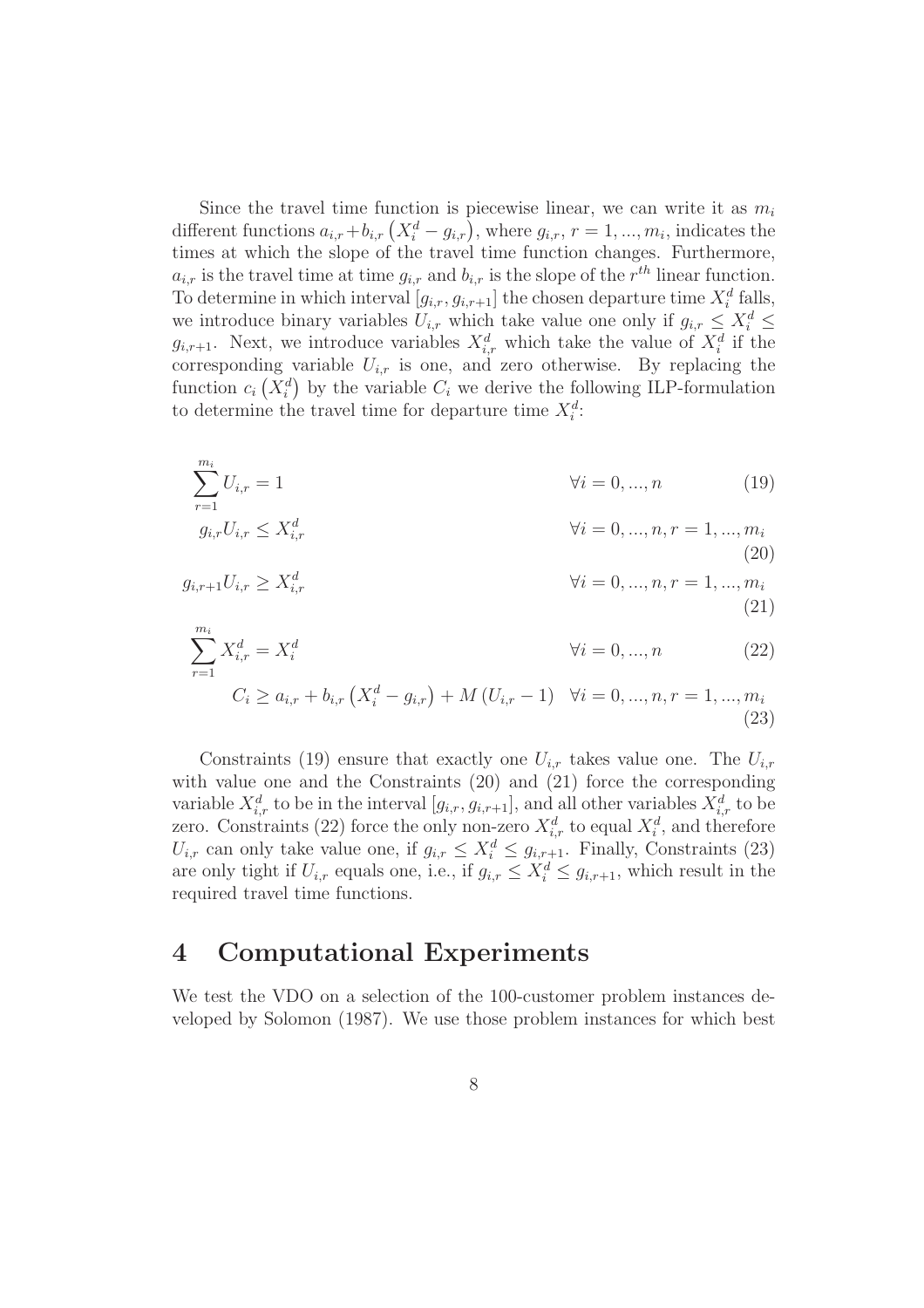known solutions can be obtained from the literature. The routes obtained from these solutions form the problem instances for the VDO. We choose to test the VDO on these problem instances, because these vehicle routes are widely considered as 'good' vehicle routes in the VRP-literature. We implemented the ILP-formulation of the VDO in Delphi 7 and solved it using CPLEX 11 on a Pentium 4, 3.40GHz CPU and 1.00 GB of RAM.

The Solomon problem instances are categorized in C-instances, where customer locations are clustered, R-instances, where customers are uniformly randomly located in a square, and RC-instances, where 50 percent of the customers are clustered and 50 percent are uniformly randomly located. Each customer is given a hard time window in which its service must start. The time window at the depot indicates the earliest feasible departure time and the latest feasible return time at the depot. Furthermore, some of the problem instances have a relatively large time window at the depot and vehicles with a relatively large capacity, resulting in large vehicle routes (25 up to 50 customers), while other instances have a relatively small time window at the depot, resulting in small vehicle routes (about 10 customers). Since the number of customers visited in one vehicle route defines the input size of the VDO, we make a distinction between small and large vehicle routes. This distinction allows us to investigate the impact of the input size of the VDO on the required computation time. The number of customers visited in a vehicle route ranges from 4 to 51 customers. We categorize the VDO problem instances into small (< 21 customers), medium (21−35 customers), and large  $(>35$  customers) problem instances.

The travel times in the Solomon instances equal the euclidean distance between the customer locations, i.e., the travel speed in the network equals one. Since this travel speed is time-independent, we develop speed patterns, such that the average travel speed remains one. This methodology is similar to the methodology proposed in Ichoua et al. (2003). We define the time window at the depot from 6:00 am until 8:00 pm and we assume that the morning traffic peak causes congestion from 7:00 am until 9:00 am, and the evening traffic peak from 5:00 pm until 7:00 pm. Furthermore, we make a distinction between light, medium, and heavy congestion. These three types of congestion cause speed drop downs of 33, 50, and 75 percent, respectively. Table 1 presents the resulting speed patterns.

The VDO problem instances are composed of the vehicle routes resulting from the best known solutions to the Solomon instances and the travel speed patterns in Table 1. Furthermore, we set  $b_{min} = 0.25$ ,  $b_{total} = 0.75$ ,  $b_{cp} = 4.5$ ,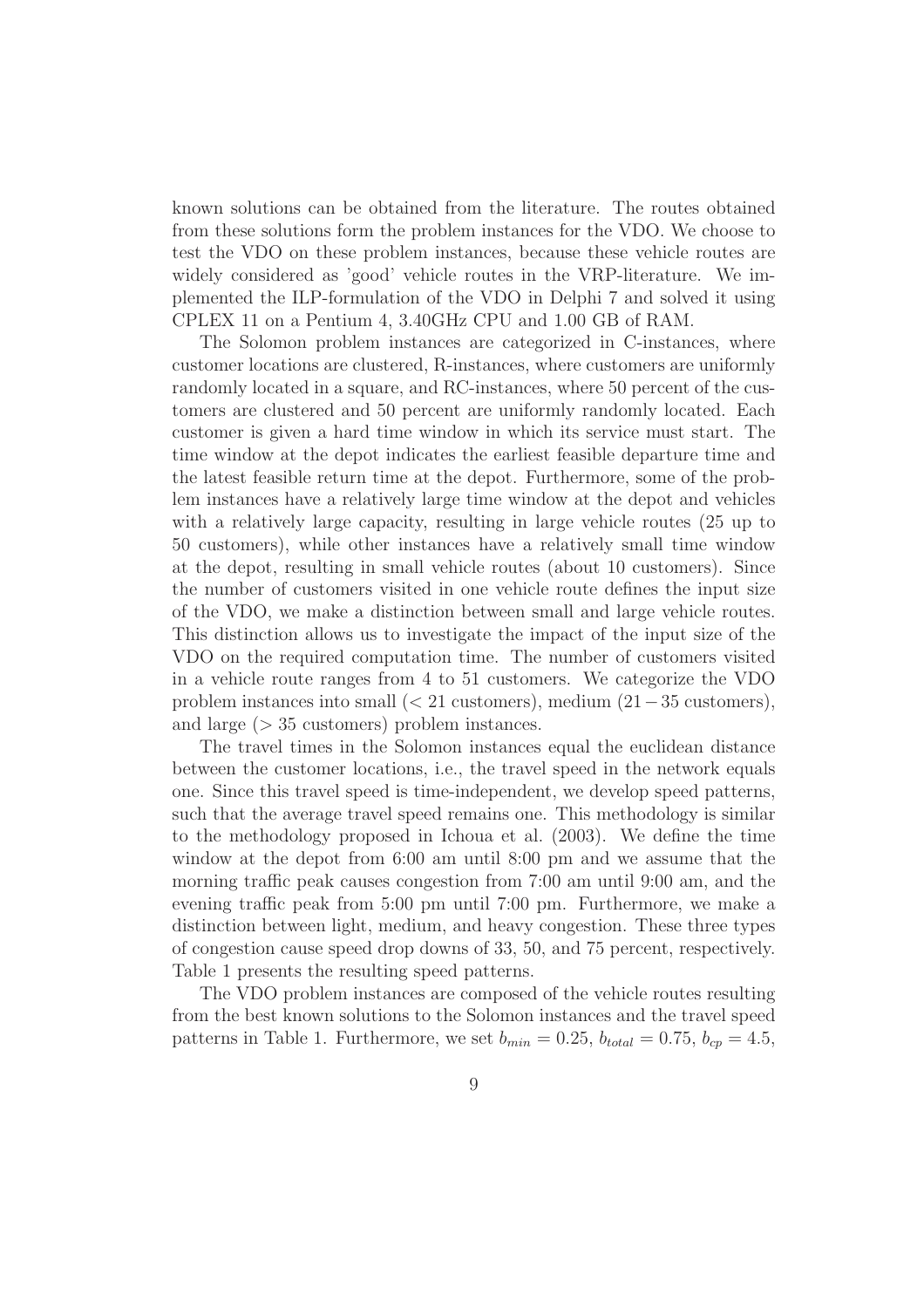Table 1: Speed Patterns

| Type of Congestion 6-7:00 7-9:00 9-17:00 17-19:00 19-20:00 |      |      |      |      |      |
|------------------------------------------------------------|------|------|------|------|------|
| Light                                                      | 1.10 | 0.74 | 1.10 | 0.74 | 1.10 |
| Medium                                                     | 1.17 | 0.58 | 1.17 | 0.58 | 1.17 |
| Heavy                                                      | 1.27 | 0.32 | 1.27 | 0.32 | 1.27 |

and  $t_{max} = 9$ , corresponding with the European driving hours regulations. Since the original Solomon instances do not account for driving hours regulations and time-dependent travel times, we first investigate if the developed routes allow feasible VDO-solutions. Next, since the objective in the original Solomon instances is to minimize travel distance, we cannot compare the VDO objective values with the original objective values. However, the solutions to the Solomon instances are developed from the earliest feasible departure time. To get an impression on the duty time reductions that can be achieved by optimizing the departure times, we solve the VDO a second time with setting the departure time at the depot at zero. With this approach, the return time at the depot is minimized, given a departure time of zero at the depot, and respecting driving hours regulations and time-dependent travel times. The resulting objective values are lower bounds on the truck driver's duty times if they depart at the suggested earliest feasible departure time. Table 2 presents results on computation times, percentage of infeasible VRP routes, and duty time reductions achieved by optimizing the departure times. These duty time reductions are with respect to the lower bounds on the duty times if the vehicles depart at time zero. Averages are presented over the vehicle routes that allow feasible solutions.

The results on computation time show that even large problem instances can be solved within practical computation times. The maximum computation time over all instances is 2.016 seconds. Therefore, it is not necessary to, e.g., add valid inequalities to the ILP-formulation to speed up computation times.

The duty time reductions imply significant cost savings for hiring truck drivers and significant reductions of the total times the vehicles are in use. Therefore, the method is a valuable tool in gaining high quality vehicle routing solutions. These results also stress the importance of evaluating intermediate VRP-solutions with respect to the duty times. For example, in local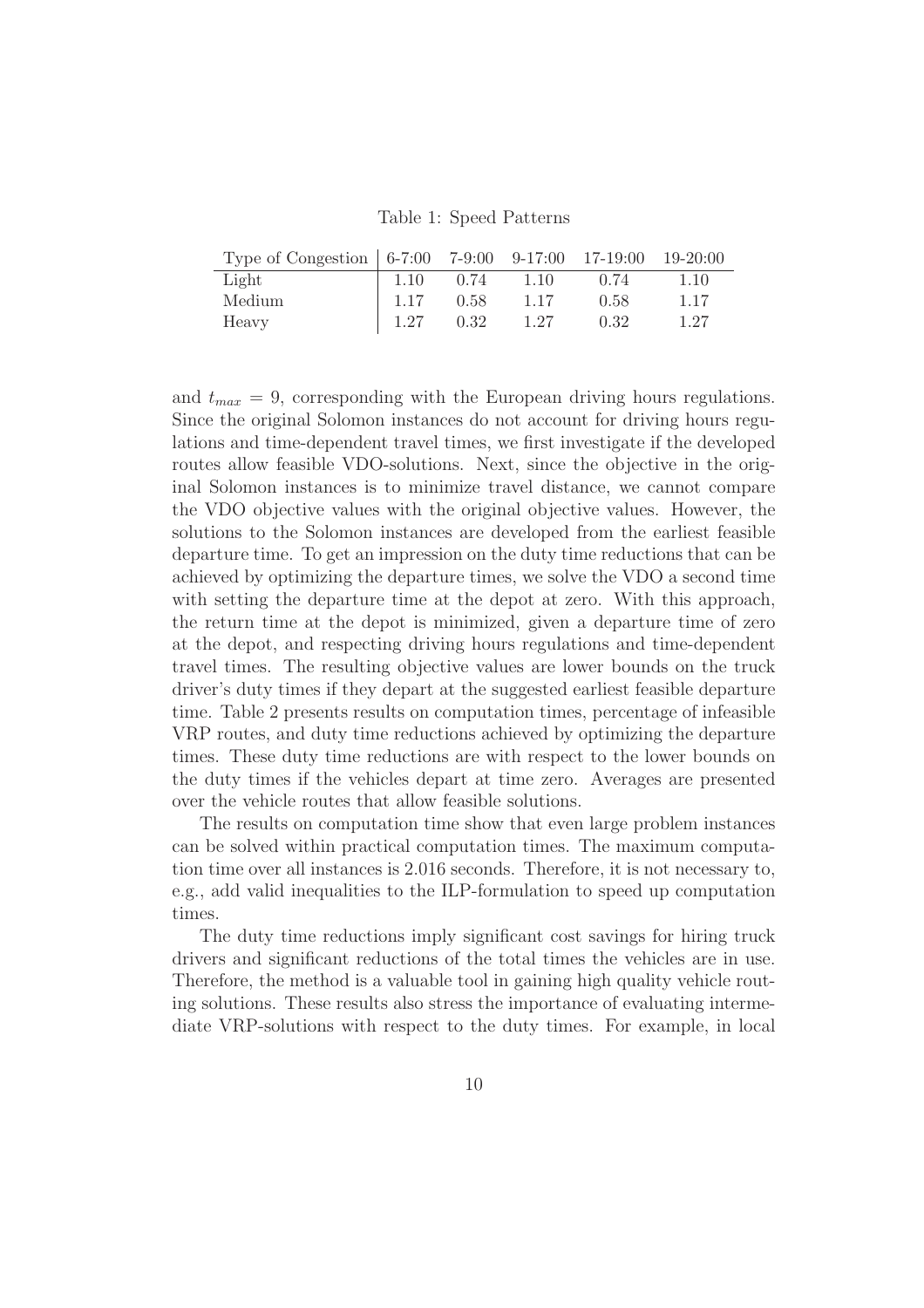| Table 2: Results |               |                                |       |            |                  |  |  |  |  |
|------------------|---------------|--------------------------------|-------|------------|------------------|--|--|--|--|
| Problem          | $#$ Instances | Congestion $\parallel$ CPU (s) |       | VRP route  | Improvement $^a$ |  |  |  |  |
| <b>Size</b>      |               | Type                           |       | Infeasible |                  |  |  |  |  |
| Small $^b$       |               | Light                          | 0.056 | 67.07 %    | 6.92 $%$         |  |  |  |  |
|                  | 164           | Medium                         | 0.053 | 74.39 %    | $7.09\%$         |  |  |  |  |
|                  |               | Heavy                          | 0.039 | 81.10 %    | 8.69%            |  |  |  |  |
| Medium $^c$      |               | Light                          | 0.211 | 30.00 %    | 10.81 %          |  |  |  |  |
|                  | 20            | Medium                         | 0.248 | $50.00\%$  | 12.52 %          |  |  |  |  |
|                  |               | Heavy                          | 0.217 | $70.00\%$  | 14.15 %          |  |  |  |  |
| Large $d$        |               | Light                          | 0.675 | $100.00\%$ |                  |  |  |  |  |
|                  | 5             | Medium                         | 0.975 | 80.00 %    | $0.37\%$         |  |  |  |  |
|                  |               | Heavy                          | 0.928 | $100.00\%$ |                  |  |  |  |  |
| Average          |               | Light                          | 0.089 | 64.02 %    | 7.72 %           |  |  |  |  |
|                  | 189           | Medium                         | 0.098 | 71.96 %    | $7.99\%$         |  |  |  |  |
|                  |               | Heavy                          | 0.081 | 80.42 %    | $9.58\%$         |  |  |  |  |

<sup>a</sup>The average duty time reduction with respect to departing at time zero for the routes that allow feasible VDO-solutions

 $b$ All routes in the best known solutions of instances R103 and RC106 (Li and Lim; 2003), R104, R107, R109, R111 and RC107 (Shaw; 1997), R108, R110 and RC105 (Berger and Barkaoui; 2004), and RC101, RC102, RC103, RC104 and RC108 (Czech and Czarnas; 2002)

 $c$ All routes in the best known solutions of instances RC201, RC204, RC205 and RC206, and two of the routes in the best known solutions of instances RC202, RC203 and RC207 (Czech and Czarnas; 2002)

<sup>d</sup>All routes in the best known solution of instance R211 (Rochat and Taillard; 1995), and 1 of the routes in the best known solutions of instances RC202, RC203 and RC207 (Czech and Czarnas; 2002)

search methods many times the best neighborhood solution needs to be selected. Since departure time optimization yields duty time reductions of 8 % on average, departure time optimization is a necessary step to evaluate neighborhood solutions.

The duty time reductions are even larger if we compare the optimal VDO solutions with a strategy which is often used in practice: departure ASAP at each customer. With this strategy, breaks are postponed as much as possible, such that the departure time is locally minimized at each customer. This approach leads to 10 % more infeasible vehicle routes on average compared to the ILP-solutions, and duty times are on average 10 % larger than the optimal VDO solutions.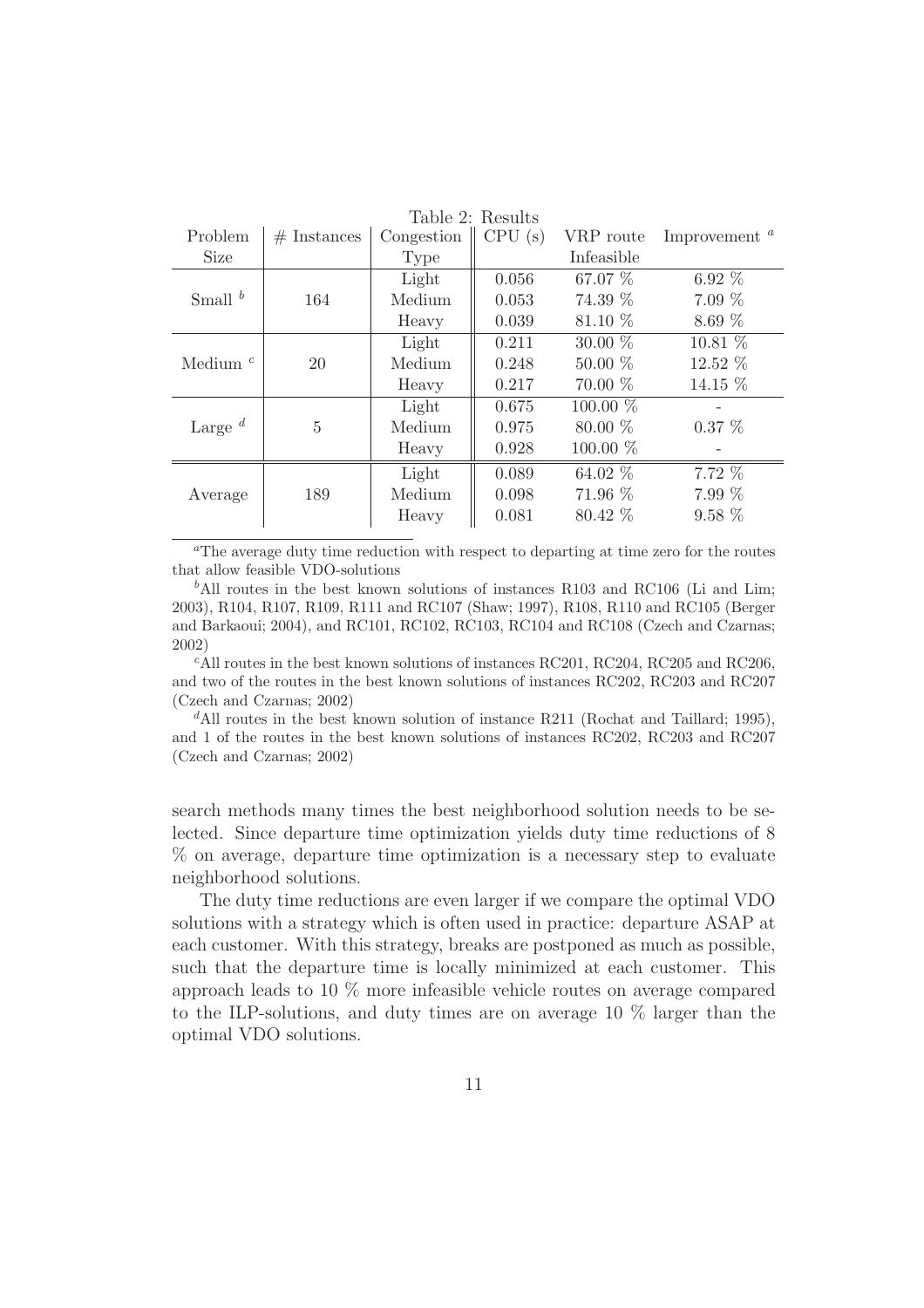The solution methods for the original VRP-instances do not account for time-dependent travel times and driving hours regulations, and as a consequence the obtained routes are often too tight with respect to the time windows to schedule mandatory breaks. Therefore, many of the developed vehicle routes cannot be used in practice. This problem is clearly caused by the methods that develop the vehicle routes; it does not affect the applicability of the VDO. As we shall argue, it is not straightforward to overcome this problem.

First, slack time could be added to the original problem instances, such that time is reserved for scheduling mandatory breaks after the vehicle routes have been developed. To keep the proposed solution methods in the VRPliterature directly applicable, this slack time should be spread out evenly over the travel times between (or service times at) the customers. We tested this approach by adding one sixth of slack travel time. At least one sixth of slack travel time seems to be needed, because the total travel time in a break checking period does not exceed 4.5 hours, while 45 minutes of break time needs to be scheduled in this period. Computational experiments show that this approach works well for light congestion (the percentage of infeasible vehicle routes reduces from 64.02  $\%$  to 2.12  $\%$ ), however, with medium and heavy congestion the percentage of infeasible routes remains rather large (14.29 % and 46.56 %, respectively). A drawback of this approach is that built-up slack might be lost when truck drivers have to wait at customers before they can start service. This is one of the reasons that many routes remain infeasible in case of medium and heavy congestion. Another drawback is that in almost all problem instances too much slack is added. An example is when the total driving time in a vehicle route is less than 4.5 hours: slack travel time is introduced, while no break needs to be scheduled. Therefore, in case of light congestion slack travel time seems an appropriate way to obtain many feasible vehicle routes, however, the quality of the VRP-solution with respect to the overall objective (small number of vehicles, short duty times) reduces.

Second, one could use less sophisticated methods to develop the vehicle routes, resulting in worse VRP-solutions with respect to the overall objective, but with possibly less tight routes with respect to the time windows. We tested this approach with a straightforward nearest neighbor heuristic. The results show that the percentage of infeasible vehicle routes decreases slightly (from  $64.02\%$  to  $47.51\%$ ), but the number of vehicle routes increases dramatically (from 189 to 261). Although the number of feasible vehicle routes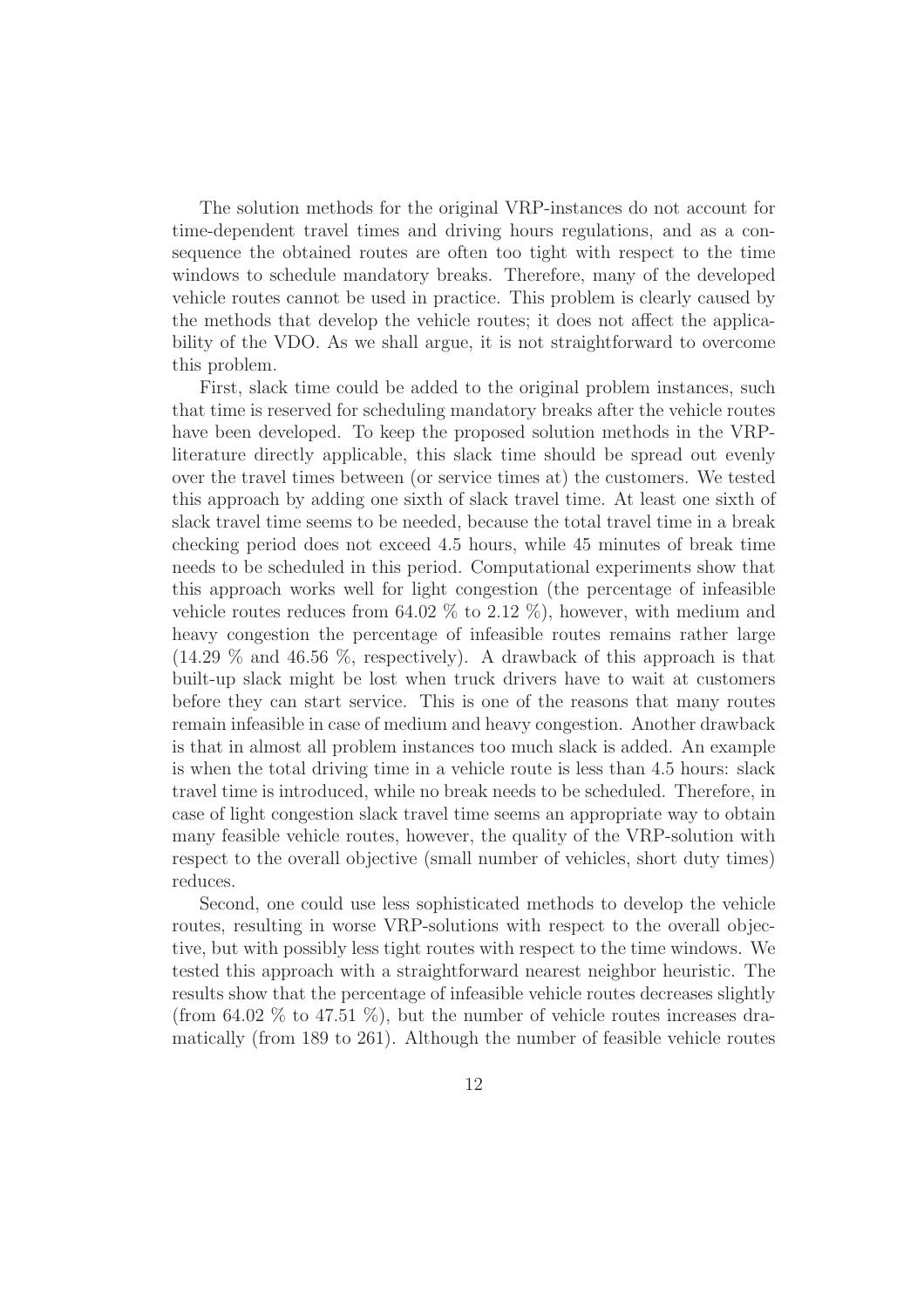increase, the total number of customers in all feasible vehicle routes decrease (from 845 to 796). Therefore, this approach seems to be inappropriate to solve this problem.

Finally, new vehicle routing methods could be developed that account for time-dependent travel times and driving hours regulations. This seems to be the most appropriate choice, because with such methods we can develop both feasible and high quality vehicle routes with respect to the overall objective.

## 5 Model Extensions

The ILP-formulation proposed in Section 3 assumes a one-day planning, and assumes that breaks are only taken at customers. There are several practical cases in which it is more convenient to extend the formulation to a multi-day planning or to assume that breaks can also be taken at parking lots. We demonstrate that these extensions can easily be incorporated in our ILPformulation.

If a multi-day planning is concerned, some extra restrictions are imposed by the driving hours regulations. Both the European and North American driving hours regulations impose a maximum on the total driving time and the total working time on a day, after which a rest has to be taken. More formally, after driving at most  $t_{max}$  hours and being on duty for at most  $d_{max}$  hours, a rest of at least  $t_{rest}$  hours has to be taken. Also, a maximum is imposed on the total driving and working time in an entire week. We show how the ILP-formulation of Section 3 can be extended to a one-week planning.

First, in Constraint (15),  $t_{max}$  must be replaced by the maximum driving time in a week. Next, to check whether a waiting time at a customer can be considered a rest, we introduce variables  $B_i^{p,rest}$  $i^{p,rest}, p = s, d$  and binary variables  $Y_i^{p,rest}$  $i^{p,rest}$ , and we add the following constraints to the ILP-formulation:

$$
W_i^p \ge t_{rest} Y_i^{p, rest} \qquad (\forall i = 1, ..., n, p = s, d)
$$
\n
$$
(24)
$$

$$
B_i^{p,rest} \le MY_i^{p,rest} \qquad (\forall i = 1, ..., n, p = s, d)
$$
\n
$$
(25)
$$

$$
B_i^{p,rest} \le W_i^p \quad (\forall i = 1, ..., n, p = s, d)
$$
\n(26)

Next, we need to check whether the driving (duty) time does not exceed the maximum driving (duty) time on each day before a night's rest is taken.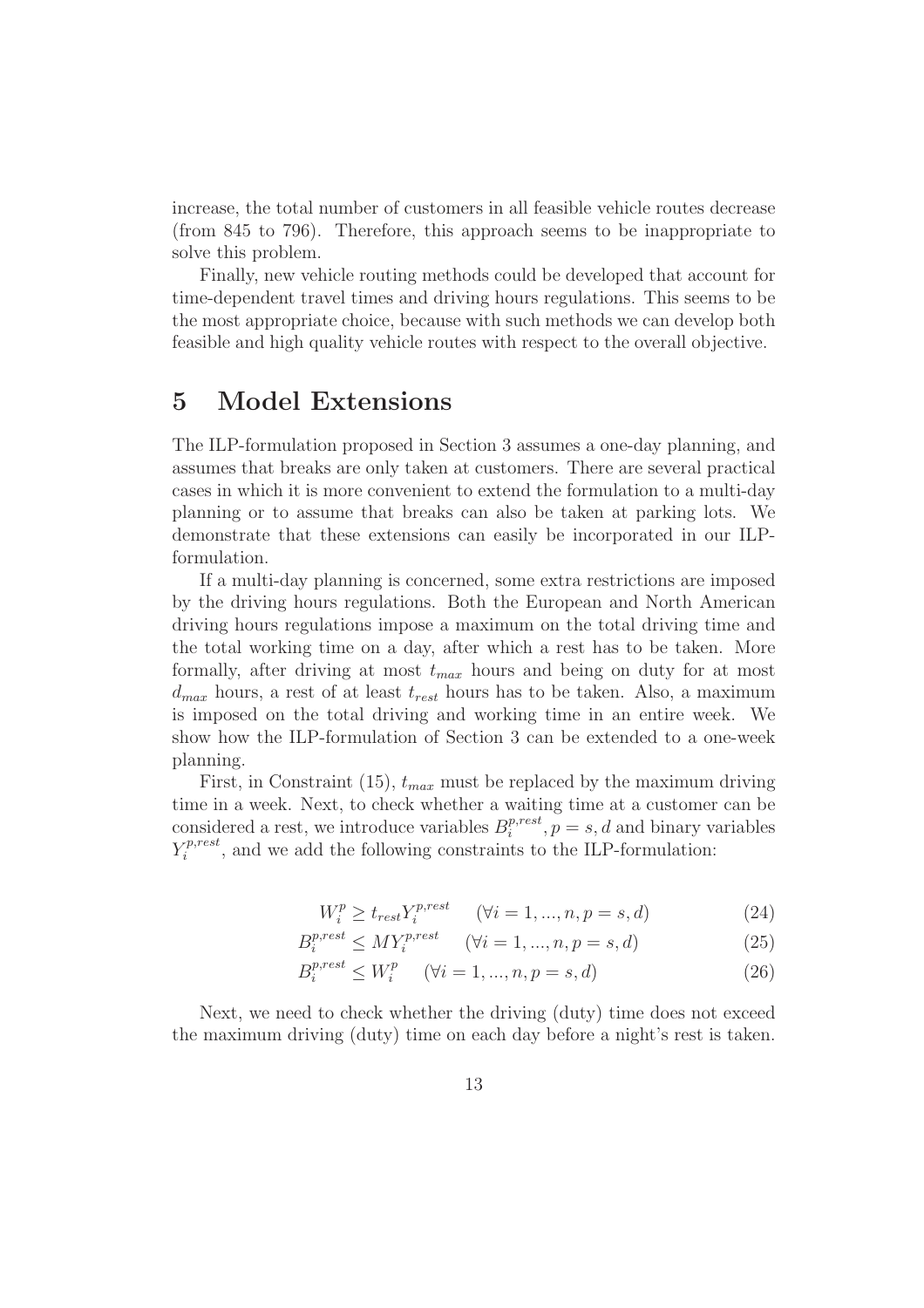Therefore, we introduce the notion of rest checking period which has the following three properties: 1) Each rest checking period ends with a night's rest, 2) in each rest checking period the driving and duty time do not exceed the maximum driving and duty time, and 3) each time a rest checking period ends, a new rest checking period is initiated. Next, we introduce binary variables  $V_{ij}^{rest}$  which are set to 1 if a rest period starts at customer i and ends at customer  $j$ . To ensure that the driving time does not exceed the maximum driving time in each rest checking period, and each rest checking period ends with a rest of at least  $t_{rest}$  hours, we add the following constraints:

$$
\sum_{k=0}^{j} c_k(X_k^d) \le t_{max} + M \sum_{k=1}^{j} V_{0k}^{rest} \quad (\forall j = 1, ..., n)
$$
\n(27)

$$
\sum_{k=i}^{j} c_k(X_k^d) \le t_{max} + M\left(\sum_{k=i+1}^{j} V_{ik}^{rest} + 1 - \sum_{k=0}^{i-1} V_{ki}^{rest}\right)
$$
\n
$$
(\forall i = 1, ..., n-1, j = i+1, ..., n)
$$
\n(28)

$$
\sum_{j=1}^{n} V_{0j}^{rest} \le 1\tag{29}
$$

$$
\sum_{j=i+1}^{n} V_{ij}^{rest} \le \sum_{k=0}^{i-1} V_{ki}^{rest} \quad \forall i = 1, ..., n-1
$$
\n(30)

$$
B_j^{s,rest} + B_j^{d,rest} \ge t_{rest} V_{ij}^{rest} \quad (\forall i = 0, ..., n-1, j = i+1, ..., n)
$$
 (31)

Ensuring that the duty time does not exceed the maximum duty time during each rest checking period can be done via similar constraints. The only difference is that waiting times and service times also add to the total duty time. Therefore, both the arrival time and the end of service time at each customer is a possible moment for exceeding the total duty time. Since there are two possible moments at each customer for starting (ending) a rest checking period, the total number of possible rest checking periods is four times the number of possible rest checking periods for the case with maximum driving time. Therefore, we need four times the number of binary variables  $V_{ij}^{rest}$  to indicate when a rest checking period starts and when it ends. Similarly, we need two times the constraints of type (27) and (30), and four times the constraints of type (28) and (31), to ensure that each rest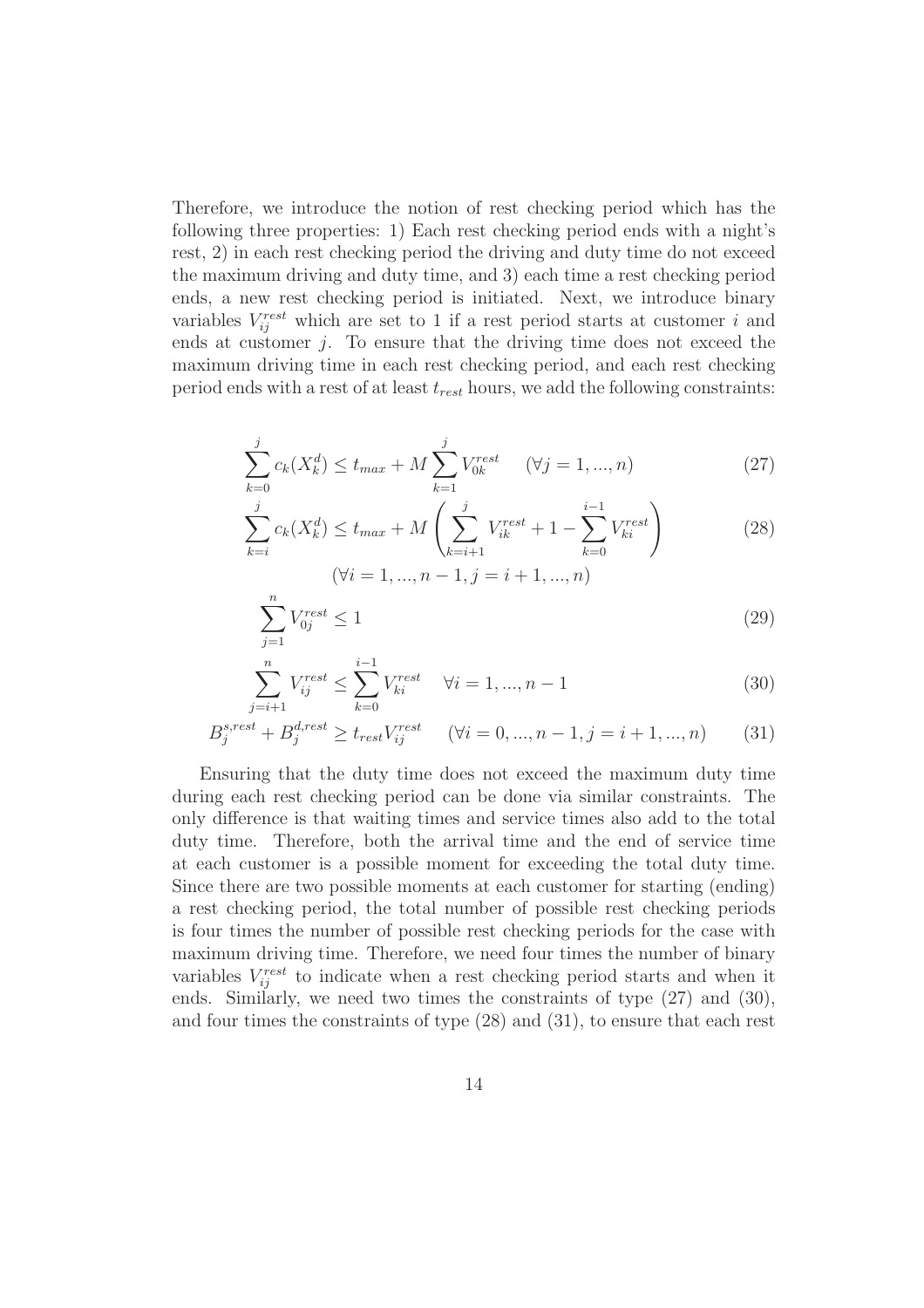checking period ends with a break of  $t_{rest}$ , the total duty time in the rest checking period does not exceed  $d_{max}$ , and each time a rest checking period ends, a new rest checking period is initiated.

To also incorporate the possibility of taking a break at parking lots along the route, we can simply model these parking lots as customers with zero service time and maximum time window (i.e.,  $[e_0, l_{n+1}]$ ).

## 6 Conclusions

We introduced the VDO and approached it as a post-processing step of solving a VRPTW. We proposed an ILP-formulation for the VDO which is flexible with respect to several practical extensions. This flexibility was underlined when writing this paper the European driving hours regulations changed. We could quickly adapt the ILP-formulation to the new driving hours regulations.

The computational experiments show that the VDO can be solved to optimality within practical computation times. Furthermore, duty time reductions of 8 % can be achieved by optimizing the departure times. Such duty time reductions imply significant cost savings for logistical service providers and distribution firms.

Finally, the computational experiments show that VRP-routes will only be of practical use if driving hours regulations and time-dependent travel times are accounted for during the development of vehicle routes. We argued that the most appropriate way to solve this problem is to develop new vehicle routing methods. Since it is computationally expensive to account for time-dependent travel times, driving hours regulations, and departure time optimization within vehicle routing methods, developing such a method is a topic for further research.

## Acknowledgment

This work was financially supported by Stichting Transumo through the project ketensynchronisatie.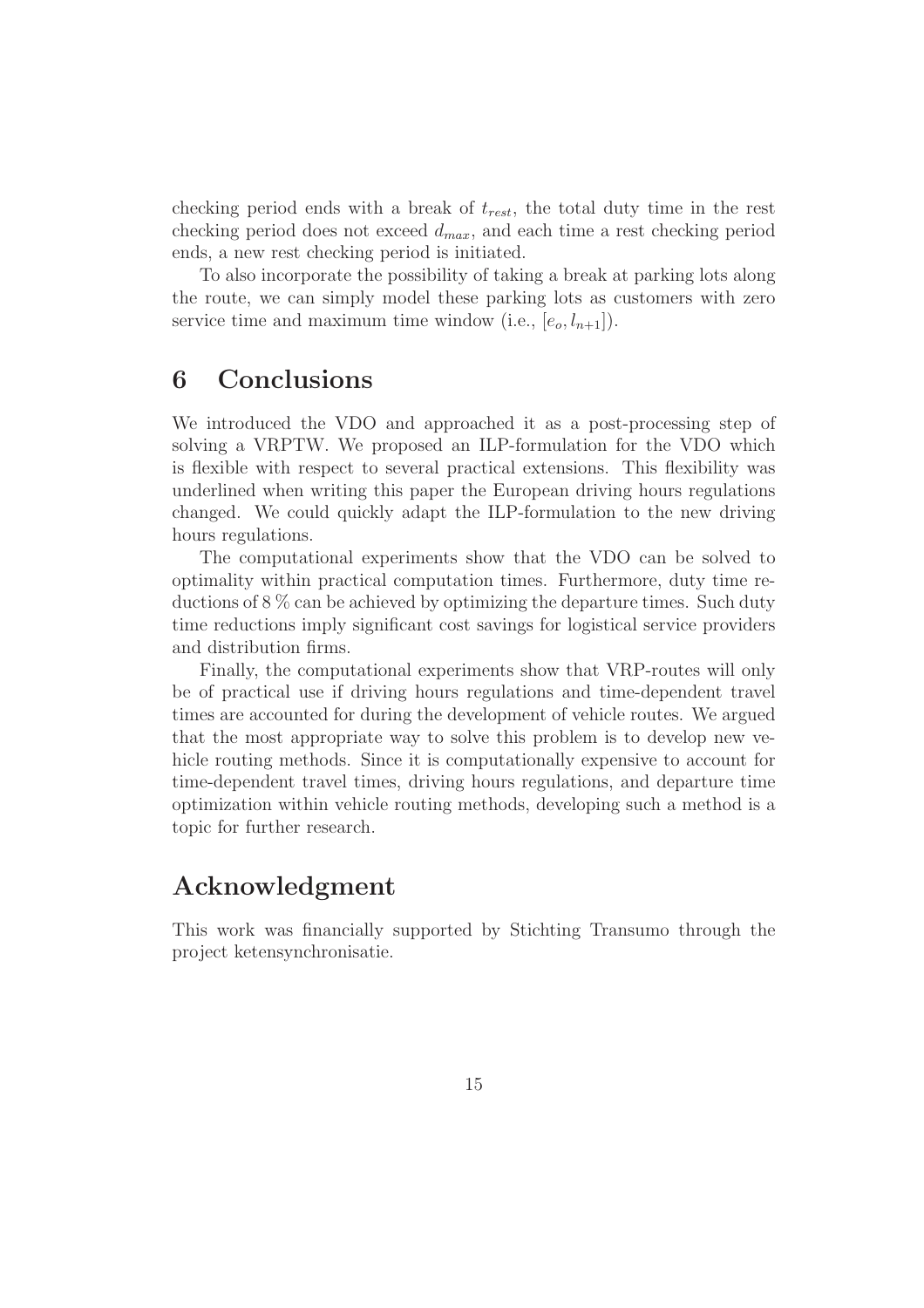## References

- Archetti, C. and Savelsbergh, M. (2007). The trip scheduling problem, Working paper . http://www2.isye.gatech.edu/~mwps/publications/ dotfeas11.pdf.
- Berger, J. and Barkaoui, M. (2004). A parallel hybrid genetic algorithm for the vehicle routing problem with time windows, *Computers*  $\mathcal{C}$  operations research 31(12): 2037–2053.
- Czech, Z. J. and Czarnas, P. (2002). Parallel simulated annealing for the vehicle routing problem with time windows, 10th Euromicro Workshop on Parallel, Distributed and Network-based Processing, pp. 376–383.
- European driving hours regulations (2006). Official Journal of the European Union pp. 1–13. http://eur-lex.europa.eu/LexUriServ/site/en/oj/ 2006/l\_102/l\_10220060411en00010013.pdf.
- Fleischmann, B., Gietz, M. and Gnutzmann, S. (2004). Time-varying travel times in vehicle routing, Transportation science 38(2): 160–173.
- Haghani, A. and Jung, S. (2005). A dynamic vehicle routing problem with time-dependent travel times, *Computers*  $\mathcal{C}$  operations research  $32(11): 2959 - 2986.$
- Hill, A. V. and Benton, W. (1992). Modelling intra-city time-dependent travel speeds for vehicle scheduling problems, The journal of the Operational Research Society  $43(4)$ : 343–351.
- Hours-Of-Service Regulations (2005). Federal Motor Carrier Safety Administration . http://www.fmcsa.dot.gov/rules-regulations/topics/hos/ hos-2005.htm.
- Ichoua, S., Gendreau, M. and Potvin, J. (2003). Vehicle dispatching with time-dependent travel times, European journal of operational research  $144(2): 379-396.$
- Li, H. and Lim, A. (2003). Local search with annealing-like restarts to solve the VRPTW, European journal of operational research 150(1): 115–127.